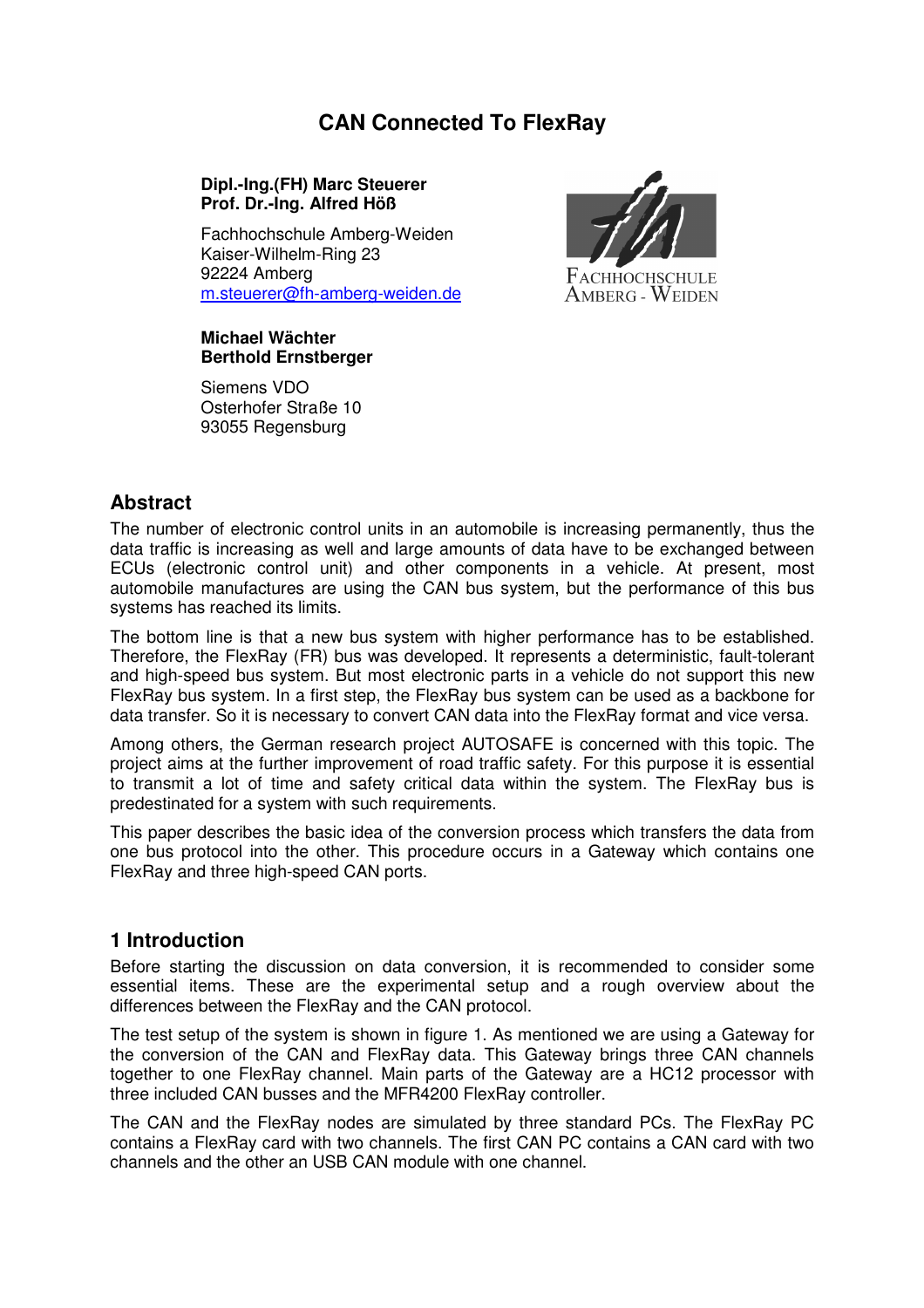

**Figure 1:** Experimental setup

The next paragraphs give an overview about the FlexRay and the CAN protocol. Figure 2 shows a simplified standard CAN message. A detailed description of the CAN protocol can be found in [1]. To illustrate the principle of converting messages the paper considers only the standard CAN messages.

| ∣ SOF | N ID. |  | DATA |  | CRC   ACK   EOF |  |
|-------|-------|--|------|--|-----------------|--|
|-------|-------|--|------|--|-----------------|--|

**Figure 2:** Standard CAN Message

The important parts of this CAN message are the identifier (ID), the control field (CTRL) and the data field (DATA). The control field contains among other information the data length code and the remote transmission request bit. The other fields in the frame are: start of frame (SOF), cyclic redundancy check code (CRC), acknowledge bit (ACK) and the end of frame (EOF).

The FlexRay frame is quite different to the CAN frame and a little bit more complex. Figure 3 shows a simplified FlexRay frame. More information about the FlexRay specification is given in [2]. Important for the application are the identifier (ID), the payload length (LEN) and the payload segment (DATA). The payload segment is comparable with the data field of the CAN message. Further each cycle contains a counter (CNT) which indicates the current cycle.



**Figure 3:** Simplified FlexRay Message

Unlike the CAN frame the FlexRay SOF contains some more information (see [2]). A FlexRay cycle is composed of a defined number of such FlexRay frames. This cycle again is divided in a static segment, dynamic segment, a symbol window and a network idle time (NIT). The FlexRay frames in the static and the dynamic segment respectively are also known as slots. This leads to the structure shown in figure 4. A brief overview about the FlexRay bus is given in [3].

| static segment | dynamic segment | symbol window | NIT |
|----------------|-----------------|---------------|-----|
|----------------|-----------------|---------------|-----|

**Figure 4:** FlexRay communication cycle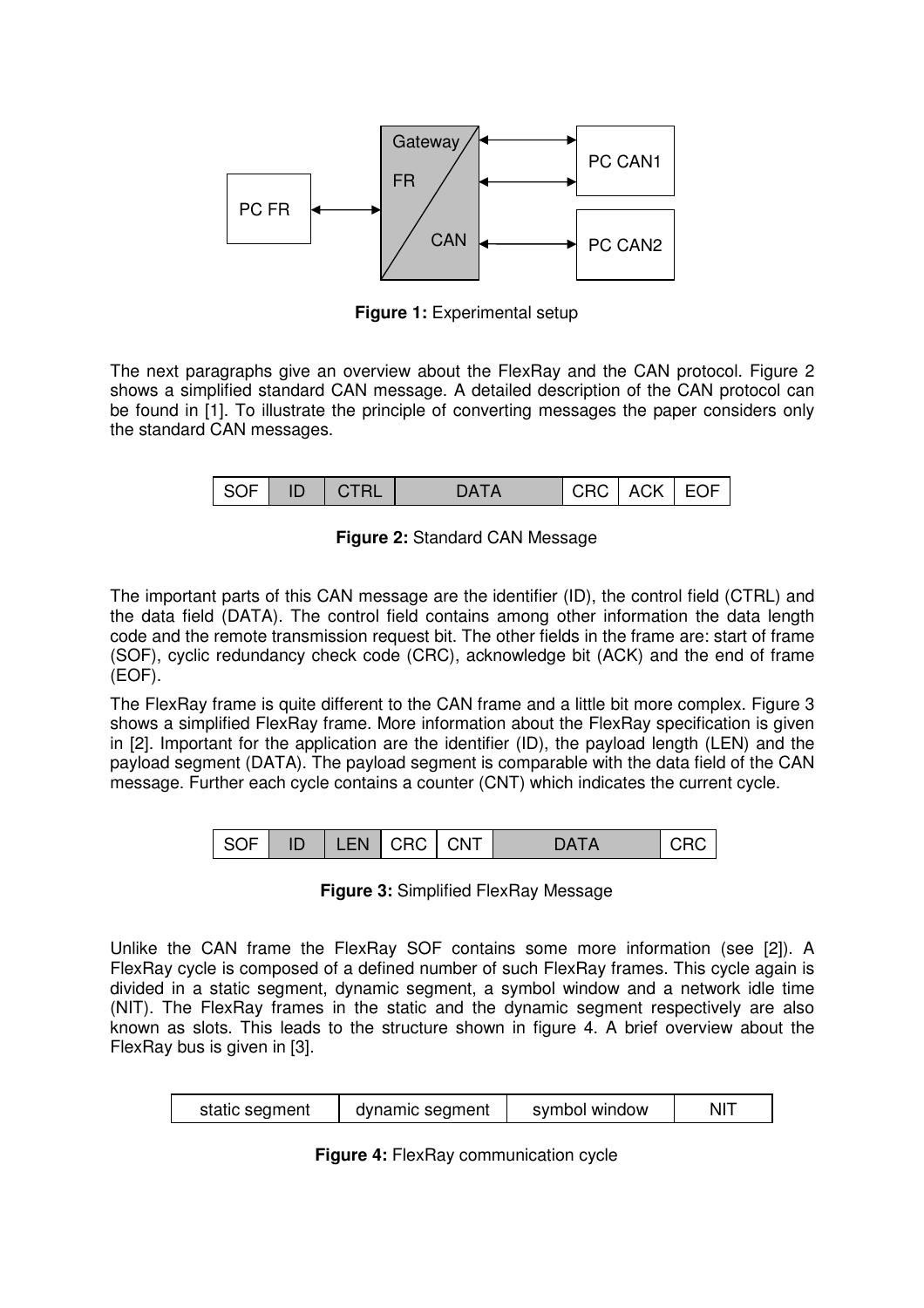## **2 Data Conversion**

This section is concerned with the technique of data conversion. The most important question is; How can we put the CAN message in a FlexRay slot? The solution in this matter is to put all relevant information of the CAN message into the payload segment of the FlexRay frame. The result of this idea is shown in figure 5. It illustrates a FlexRay payload segment which contains all necessary CAN information. This segment is built of six cells.



**Figure 5:** CAN message in a FlexRay payload segment

Each single cell of the FlexRay payload segment has a length of two bytes. That leads to a payload segment with a length of twelve bytes (six words corresponding to six cells). The standard CAN identifier goes into the first cell of the FlexRay payload segment. If an extended CAN message is desired, another cell has to be added. CAN Info structure contains special CAN information, see figure 6. In the last four cells the actual CAN data are placed, denominated as D0 to D7.



**Figure 6:** CAN info structure

Like every other cell the CAN info field has a length of two byte. The subsequent list shows the meaning of each bit in the CAN info structure.

- Bit  $0 3$ : DLC, length of the CAN message.
- Bit 5: RTR, remote transmission request.
- Bit 7: EXT, does the message have an extended identifier?
- Bit  $7 9$ : The incoming/outgoing Gateway CAN port.

The length of the FlexRay payload segment is therewith defined. Next desired parameters are the numbers of send and receive slots of the FlexRay cycle. With these three parameters we are able to appoint the cycle length. This length again is important to calculate the numbers of possible CAN messages within a FlexRay cycle.

The storage of the used FlexRay hardware is delimited. It is just possible to store the data of at most 59 slots. Two of these slots are already reserved for the synchronisation of the FlexRay clusters. Hence, it is mandatory to think about the number of CAN messages which need to be sent and received.

In our case we defined 45 send and 10 receive slots. Such asymmetrical distribution is feasible as we have more CAN data to send as to receive. The definition of send and receipt is dependent on the point of view. The definition used in this paper shows figure 7.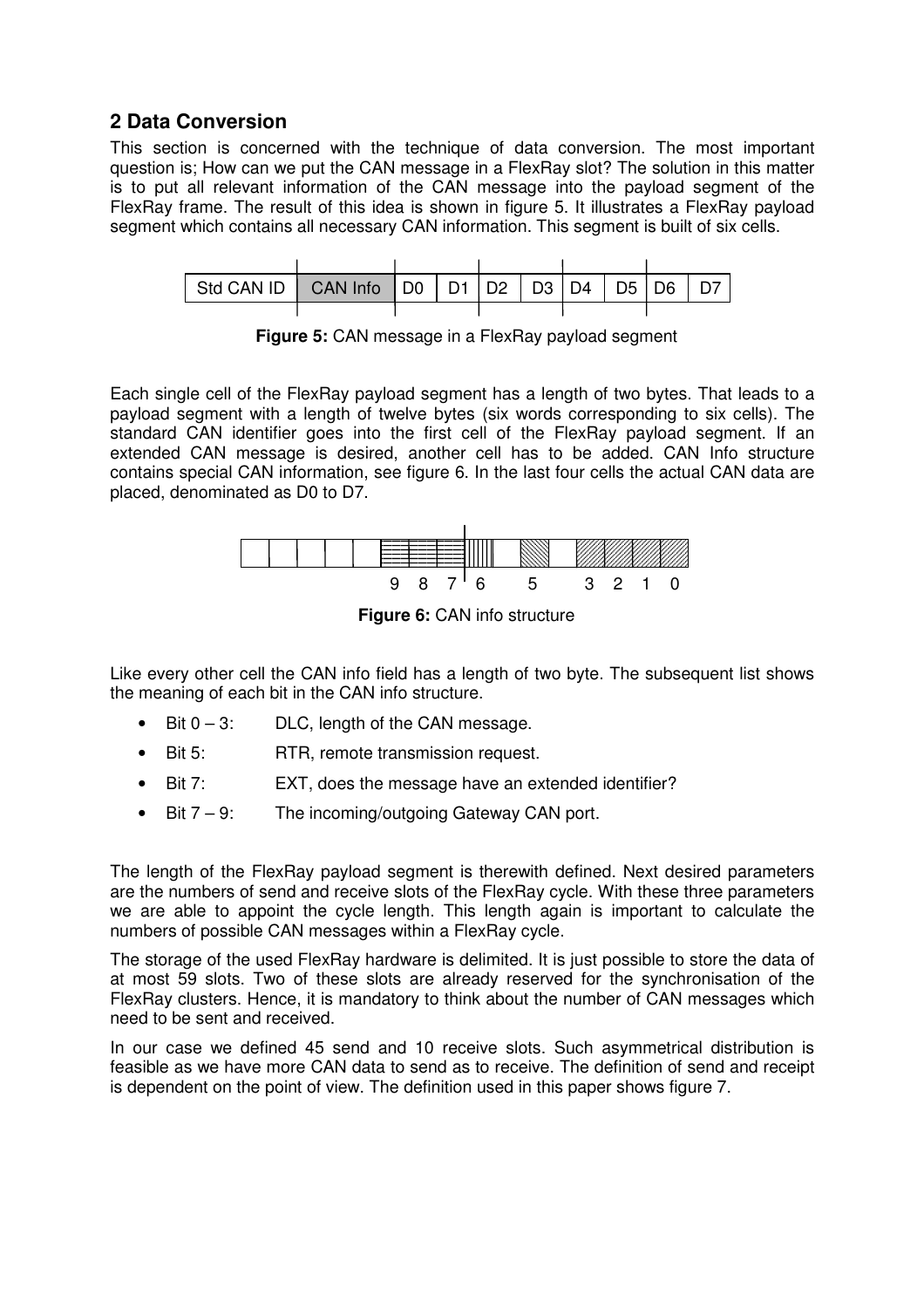Altogether we need 55 FlexRay slots with six words payload each and two slots for the synchronisation. Therewith we are able to calculate the cycle time. But this calculation is more complex because the user has to mind some other settings. The detailed calculation of the configuration parameters is listed in [2]. The bottom line is that we have a cycle time of 2000µs.



**Figure 7:** Slots consideration

As the FlexRay cycle now is defined, we will consider the CAN messages. Important information is the transmission time of the CAN messages. The shorter this time the more CAN messages can be transmitted in a defined time span. Time span in our application is the length of a FlexRay cycle. So it is necessary to calculate how many CAN messages can be transmitted in this time.

As bit duration we took 2µs, because we used a high-speed CAN with 500kBit/second. As average message duration we assumed the following values.

| • CAN message with one data byte    | $\Rightarrow$ 54 Bit  | $=$ 108 $\mu$ s      |
|-------------------------------------|-----------------------|----------------------|
| • CAN message with four data bytes  | $\Rightarrow$ 78 Bit  | $=$ 156 $\mu$ s      |
| • CAN message with eight data bytes | $\Rightarrow$ 120 Bit | $\Rightarrow$ 240 µs |

For the calculation of the transferable CAN messages we consider just three different cases. These three different cases are defined as shown in table 1. The direction declares whether the Gateway receives (RX) or transmits (TX) the CAN message (see figure 7).

| <b>Cases</b> | <b>Direction</b> | Data length | $d_{\mathbb{R}}$ | $d_{\text{trs}}$ |
|--------------|------------------|-------------|------------------|------------------|
| Case 1       | <b>CAN TX</b>    | 8 bytes     |                  | $240\mu s$       |
|              | <b>CAN RX</b>    | 8 bytes     | $240\mu s$       |                  |
| Case 2       | <b>CAN TX</b>    | 4 bytes     |                  | $156\mu s$       |
|              | <b>CAN RX</b>    | 4 bytes     | $156\mu s$       |                  |
| Case 3       | <b>CAN TX</b>    | 8 bytes     |                  | $240\mu s$       |
|              | <b>CAN RX</b>    | bytes       | $108\mu$ s       |                  |

**Table 1:** Transmission cases

The computation of the maximum numbers of CAN messages ( *nrcv* ) that can be received at the Gateway and the transmit duration ( *dcan* ) happens with the following equations. It uses the parameters FlexRay cycle time  $(t_{FR})$ , the number of receive slots  $(S_{RX})$  and number of transmit slots ( $S_{\tau X}$ ), the number of CAN ports ( $n_{\text{ports}}$ ), the received ( $d_{\tau Y}$ ) as well as transmitted ( *dtrs* ) CAN messages.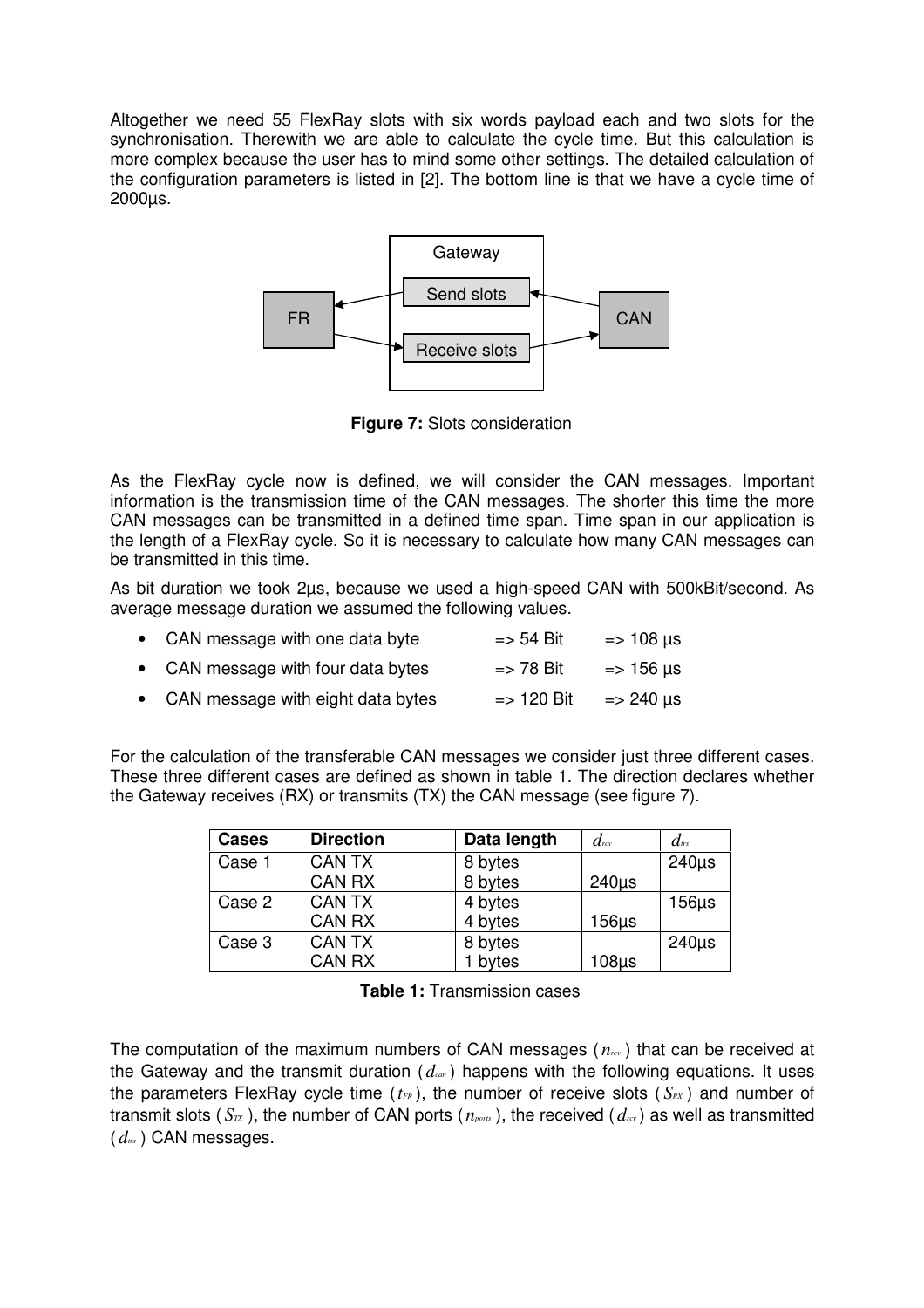$$
d_{\text{can}} = S_{\text{RX}} \cdot d_{\text{irs}}
$$

$$
n_{\text{rcv}} = \frac{t_{\text{FR}}}{d_{\text{rcv}}} \cdot n_{\text{ports}}
$$

The calculation of the three cases leads to the results shown in table 2. The grey columns show the results of the formulas above. Normally, the busload never rises above around 60%. Anyway, in these calculations underlie a busload of 100%. Result *dcan* rises in case one and case three above the given FlexRay cycle length. Also  $n_{\text{rev}}$  is in case three higher than the allowed value. A 60% busload fulfils the desired requirements.

| Case | $\iota$ fr | $\mathbf{D}$ RX | $\boldsymbol{\mathcal{U}}$ can | ΩTX | $n_{\rm rcv}$ |
|------|------------|-----------------|--------------------------------|-----|---------------|
|      | 2000µs     |                 | 2400µs                         | 45  | ີ             |
|      | 2000µs     |                 | 1560us                         | 45  | 39            |
|      | 2000µs     |                 | 2400µs                         | 45  | 56            |

**Table 2:** Transmission calculation

It has to be kept in mind that these calculations do not include the operating time for the conversion of the data packets. On this account the conversion algorithm has to be very fast. The system should not waste time for polling the CAN and FlexRay ports. Therefore each incoming CAN and FlexRay channel at the Gateway is using an own interrupt service routine (ISR) for the interception and the conversion of the messages. Figure 8 gives a simplified overview about the conversion processes in the Gateway.



**Figure 8:** Conversion process

To minimise the conversion time, the Gateway works just with the effectively needed data. The system copies just the required data, e.g. if a CAN message contains four data bytes the system copies just these four bytes. Each copy process needs a lot of time, therefore it is essential to reduce the amount of copy procedures to a minimum. In the next section this coherence is obvious.

## **3 Operating time consideration**

For the evaluation of the system it is necessary to consider the operating time the data need for their way through the Gateway. Therefore, it is needful to calculate the expected operating time and compare this with the measured values.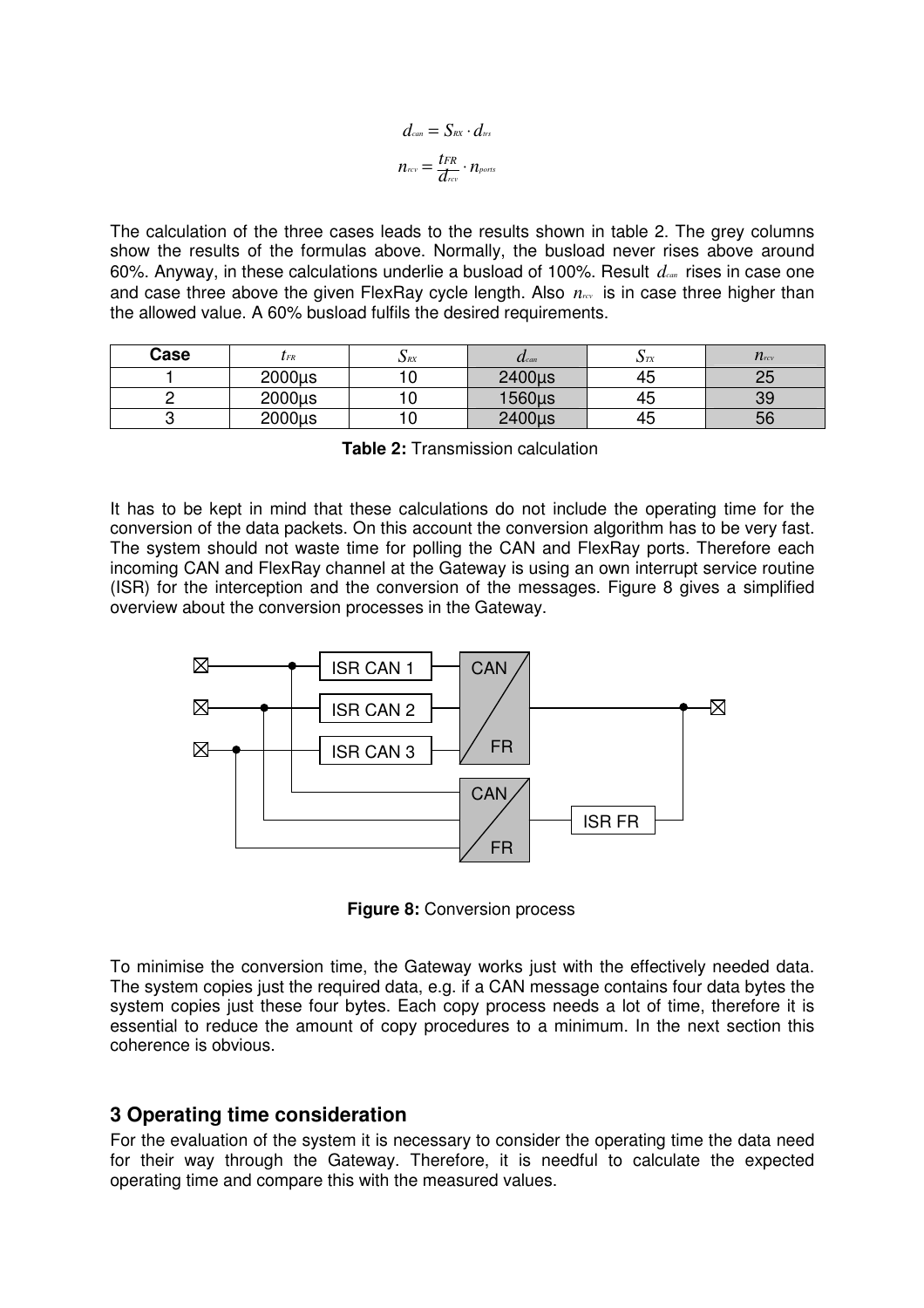The calculation of these values happened already in the section above. For the measurement of the operating time we used a digital output pin of the HC12 processor in the Gateway and an oscilloscope. In this manner it is possible to measure the operation time exactly and the processor is not additionally stressed.

The regarded values are the conversion times of the data from CAN into FlexRay as well as from FlexRay into CAN. Before we take a look at the conversion it has to be noted that the conversion time is build of the time the processor needs to read the data from the hardware buffer, to convert the data and to write the data back into the hardware buffer. Most time is needed to write the data to the hardware buffer or read from it. In comparison to this, the actual conversion process takes just marginal time.

First considered value is the CAN to FlexRay conversion time ( $t_{\text{ew}}$ ). The measure points are set at the CAN input and the FlexRay output (see figure 8). So we can measure the time a CAN message need from the input to the output. Table 3 shows the time in relation to the CAN data length.

| Data length | $t_{\rm cov}$ |
|-------------|---------------|
| 8 bytes     | $73\mu s$     |
| 4 bytes     | $65\mu s$     |
| 1 byte      | $60\mu s$     |

**Table 3:** CAN to FlexRay

Next interesting value is the elapsed time for the conversion from FlexRay to CAN. The measurement points are set at the FlexRay input and at one CAN Output. The time to convert and transfer the data is the same for all three CAN ports.

In this case it does not really matter whether we send eight bytes or one byte. The length of the FlexRay frame is the same in all cases. Just the converting time varies a bit. But the differences are marginal. So the result is just one value which is the average of all possibilities – 78µs.

The meaning of these results needs to be interpreted. First, the measured values have to be compared with the calculated ones. Since we have three CAN ports it is necessary to calculate the conversion time  $(t_{\infty})$  for the usage with all three ports. Table 4 combines all values and shows their comparison. It would be optimal, if the value *t* <sub>cov</sub>⋅ *n*<sub>*ports*</sub> is always lower than the time  $(d_{\text{rev}})$  a message needs to transfer over the bus.

| <b>Message</b>  | $d_{\mathit{rev}}$ | $t_{\rm cov}$ | $t_{\rm cov}\cdot n_{\rm ports}$ |
|-----------------|--------------------|---------------|----------------------------------|
| 8 bytes CAN->FR | $240\mu s$         | $73\mu s$     | $219\mu s$                       |
| 4 bytes CAN->FR | $156\mu s$         | $65\mu s$     | $195µ$ s                         |
| 1 byte CAN->FR  | $108µ$ s           | $60\mu s$     | $180\mu s$                       |
| FR->CAN         |                    | 78µs          | $234\mu s$                       |

**Table 4:** Comparison

For the evaluation we have to regard two different cases which result from table 4. First case *t* cov⋅ *n*<sub>*ports* ≤ *d<sub>rcv</sub>* : We do not get problems with the conversion and the transfer of the CAN data. It</sub> takes longer to transmit these messages over the bus than to convert. Therewith the conversion algorithm and the processor are fast enough.

Second case *t* and *n*<sub>ports</sub> > *d<sub>rcv</sub>* : We have to keep in mind that this case will lead to problems for very high busloads. Normally, the busload does not exceed around 60%. This problem is illustrated in figure 9.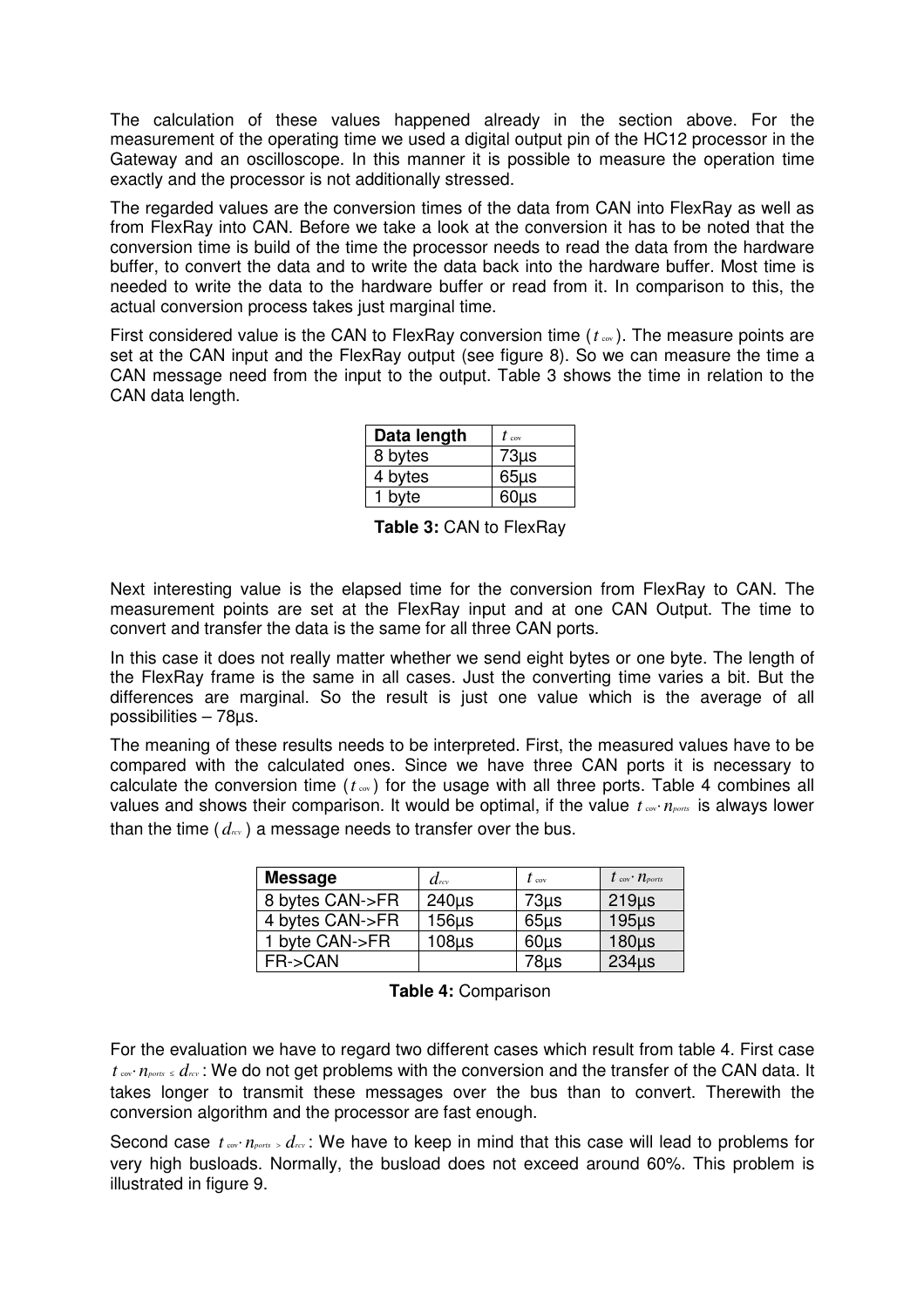The scenario shall be explained in more detail by following example: We use a CAN message with a length of four bytes. For the calculation of the busload ( *B* ) in percent the following term can be used:

$$
B=\frac{n_{\text{bias}}}{s\cdot T}\cdot 100
$$

Parameters in this formula are the number of bits ( *nbits* ), the speed of the CAN bus (*s*) and the periodic time (*T* ) of the transmission. In the example we assumed a busload of 65% and that leads to a periodic time (*T*) of 240µs. As a result we have  $T > t_{\text{cov}} \cdot n_{\text{ports}}$ , from which follows that conversion algorithm and processor are fast enough (see figure 9).

Figure 9 shows the load on the three CAN busses and an example of the converting process inside the Gateway. The order of the conversion in figure 9 is by pure chance. It can be concluded that there remains an idle time after the conversion of all three CAN busses. The idle time is  $t_{\text{cov}}\cdot n_{\text{post}} - T$ , in our case it is about 45 $\mu$ s. The same calculation can be applied for all other kinds of CAN message lengths.



**Figure 9:** Example

We do not consider the way of the data from FlexRay to CAN because the results are comparable to the conversion of an eight byte CAN message (see table 4). So, the results are almost the same.

## **4 Conclusion**

This paper introduced a basic data conversion concept having regard to the time critical transmission of the data. In a safety critical system it is mandatory that no data get lost to exclude serious consequences.

As discussed in the sections above it is possible to convert the CAN data into FlexRay data without losing any information, assuming the bus load on the CAN bus system does not exceed a certain limit.

The introduced system in this paper contains three high-speed CAN bus ports and a single FlexRay channel. With this system it is possible to convert messages if the busload on each